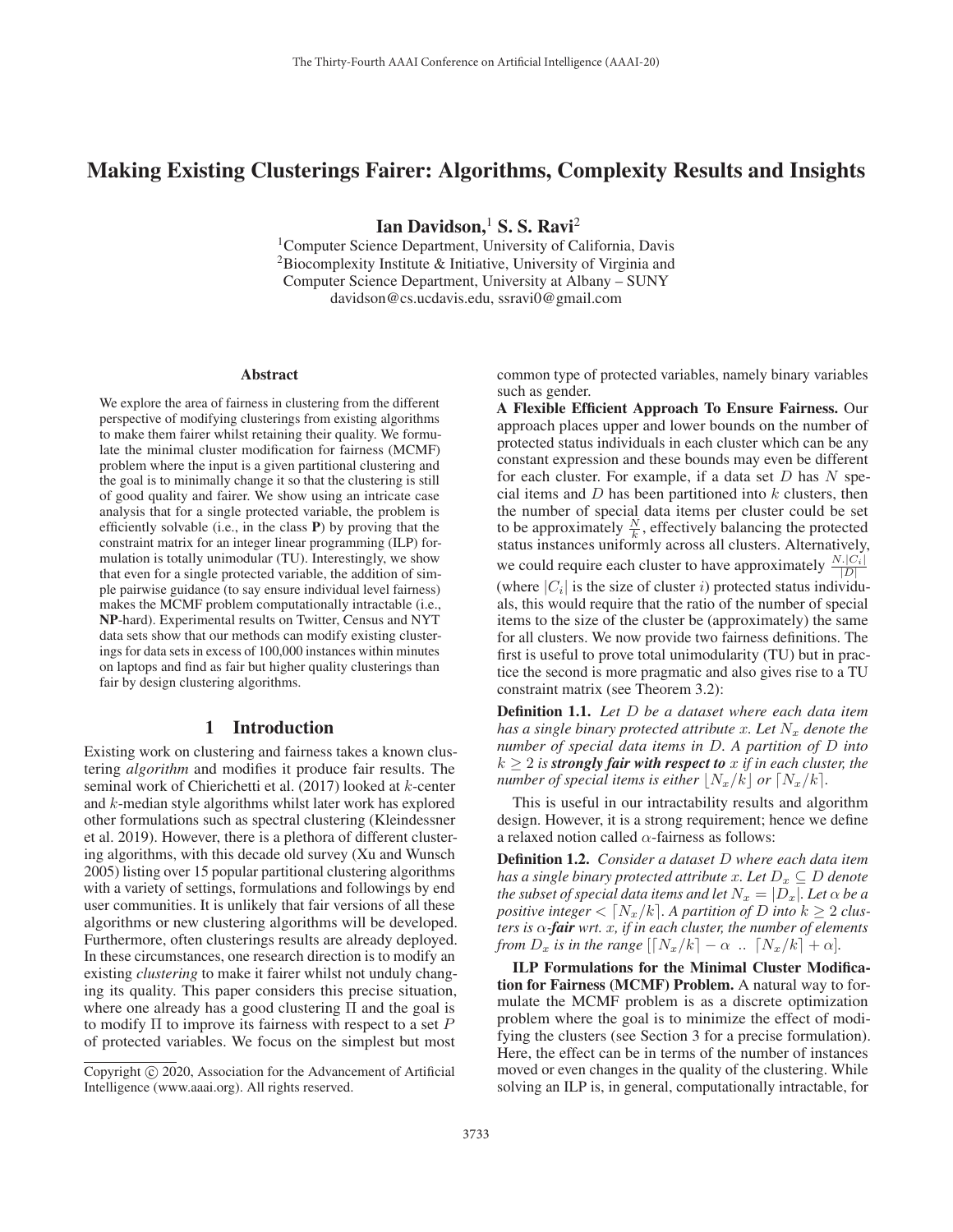our formulation of the MCMF problem, we show that (see Theorem 3.2) the constraint matrix our fairness requirements introduce are *totally unimodular* (TU) (Schrijver 1998). This proof involves an intricate case analysis so is presented in (Davidson and Ravi 2019). As a consequence, one can use any polynomial time linear programming (LP) algorithm to obtain integer solutions to MCMF.

#### Summary of Main contributions.

(1) We define a novel minimal modification problem to produce fair clustering which can post-process the results of any partitional clustering method to make them fairer whilst ensuring their clustering quality is not affected significantly. This is different from existing work that attempts to take an existing clustering algorithm and produce a fair variant of it. (2) We formulate the MCMF problem as an ILP and show that under our definitions of fairness, the formulation produces a constraint matrix that is totally unimodular (see Section 3). This constraint matrix can be paired with a variety of objectives to ensure clustering quality is not affected significantly (see Table 1). This leads to algorithms capable of modifying clusterings with millions of instances since there are well known LP solvers that run in polynomial time. Some variations to ensure fairness such as allowing overlapping clusters also have the TU property (see Section 4).

(3) If even larger clusterings are studied, in (Davidson and Ravi 2019) we show an algorithm whose worst-case run time is better than an LP solver (see Section 3).

(4) Interestingly, we show that though finding a feasible strong fair clustering (an example of group level fairness (Barocas and Selbst 2016)) is in P or finding a feasible clustering to satisfy commonly using popular must-link constraints (Basu, Davidson, and Wagstaff 2008) which can encode individual level fairness (Barocas and Selbst 2016) is in P, finding a feasible clustering to satisfy both requirements is computationally intractable (see Section 5, Theorem 5.1).

(5) Experimental results show that our method is computationally efficient (as expected) and our objectives useful for post-processing the results from k-means, k-medians and spectral clustering algorithms. The experiments are for Census/Adult (48K), NYT (300K) and Twitter Healthcare (58K) datasets. We show that our method of post-processing can produce similar fairness results as jointly finding a good but fair clustering (Chierichetti et al. 2017).

Organization. We begin by discussing related work in section Section 2. We then formulate the minimal clustering modification for fairness (MCMF) problem in Section 3 as an ILP and show that its constraint matrix is totally unimodular. We establish the complexity of achieving fairness while satisfying instance-level constraints in Section 5. We then present results from our experiments in Section 6. Conclusions and directions for future work are provided in Section 7. Reference (Davidson and Ravi 2019) contains a linear time algorithm the the MCMF problem.

## 2 Related Work

We briefly review two related work areas, namely fairness in machine learning (ML) and minimal modification of clustering. Fairness in ML is an emerging area that has received much attention in the context of supervised learning, often under different names such as algorithmic bias (Thanh, Ruggieri, and Turini 2011). More recently, in clustering (i.e., unsupervised learning), the issue of fairness generally aims at balancing protected individuals across clusters as we have.

All of the work below uses a similar fairness measure (shown below) and focuses on simple  $k$ means/medians/centers algorithms with the exception of (Kleindessner et al. 2019) which explores spectral clustering. The idea of balancing protected individuals aims to address the disparate impact doctrine (Feldman et al. 2015; Friedler, Scheidegger, and Venkatasubramanian 2016) and was formalized in the seminal work of Chierichetti et al. (2017). They assumed that each object has one of two colors (red or blue). Letting the number of instances of each type in cluster i be  $R_i$  and  $B_i$  respectively, the fairness of a clustering is min $(\min[\frac{\tilde{R}_1}{B_1},\frac{B_1}{R_1}],\ldots,\min[\frac{\tilde{R}_k}{B_k},\frac{B_k}{R_k}])$ . Their work creates fairlets (groups of instances) which when post processed by  $k$ -center and  $k$ -medians are guaranteed to produce a specified level of fairness and achieve a constant factor approximation with respect to cluster quality. As seen in Table 4, by ensuring that cluster sizes are not unduly changed, the Chierichetti et al. (2017) measure of fairness and our measure can yield similar results. However, a stronger statement regarding their equivalence is left to future work.

The work of Backurs et al. (2019) showed how a fairlet decomposition algorithm can be implemented to run in nearly linear time. The work of Rösner and Schmidt (2018) extended the work of (Chierichetti et al. 2017) by allowing objects with more than two colors (i.e., three or more protected attributes) but assume that each object has only one color. Bera et al. (2019) also consider three or more colors and allow an object to have more than one color. They also allow users to specify upper and lower bounds on fairness measures for each cluster and develop clustering algorithms under any  $\ell_p$  norm.

In this paper we take an alternative path of improving fairness by post-processing (i.e., by minimal modification of) clustering results produced by existing methods. The idea of minimal modification of clustering solutions has been explored before by ourselves (Kuo et al. 2017); however, that focus is on human-in-the-loop style settings where the domain expert can choose to adjust geometric properties of the cluster such as diameter. Hence, the theorems and results these two papers are fundamentally different. Further, the focus of this earlier work was on improving cluster quality by moving a small number of instances between clusters; it did not take fairness into consideration. Further, due to the use of the constraint programming, this earlier work scales only to data sets of size at most 1000. In contrast, our modification algorithm for improving fairness scales to very large data sets (hundreds of thousands of points) even on a laptop (see Section 6).

# 3 An ILP Formulation and Proof of Total Unimodularity

Here we show an ILP formulation of the MCMF problem which can find fairer clusters. The reader may also refer to (Davidson and Ravi 2019) for implementation details.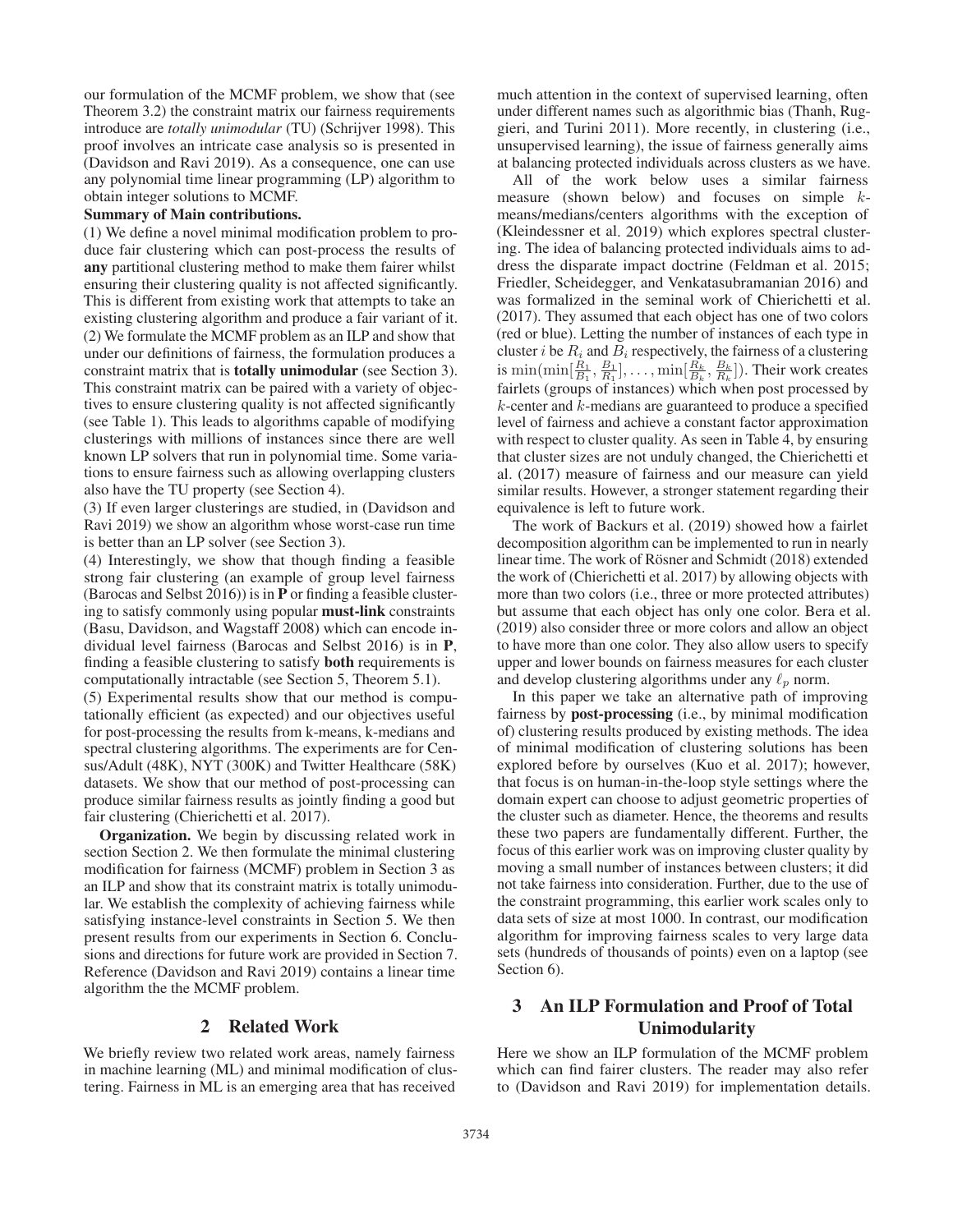| <b>Measure</b>                                           | <b>Meaning of Objective</b><br><b>Function</b>                                                                                                            |
|----------------------------------------------------------|-----------------------------------------------------------------------------------------------------------------------------------------------------------|
| $w = 1$                                                  | The number of instances<br>moved.                                                                                                                         |
| $\sum_{i} \frac{d(i, C_j)}{l}$<br>$w_i =$<br>$d(i, C^*)$ | The increase in mean L2<br>$\text{(distortion)}$ or $\text{L1}$ (me-<br>dian) distances (average dis-<br>tance from $i$ to cluster $j$ :<br>$d(i, C_i)$ . |
| $w_i = \sum_j E(i, j) : (i, j) \in$<br>$\Pi_a$           | The increase in external de-<br>gree by moving instance $i$<br>away from cluster $\Pi_a$ .                                                                |

Table 1: Several penalty schemes and their meaning when used in Equation  $(1)$ . Each measures the increase if i is moved away from the cluster  $(C^*)$  to which it is assigned in  $Z^*$ . We assume that  $Z^*$  is optimal for the given objective.

We then show the resultant constraint matrix is totally unimodular (TU) and hence the ILP is efficiently solvable. Our formulation can be used to ensure any upper and lower bound on the number of protected variables in a cluster. These bounds need not be the same for each cluster and most importantly, since TU depends on the constraint matrix coefficients and not on the right-hand side of the constraints, these formulations are also efficiently solvable.

Our aim is the following: given a desirable existing clustering (defined in an  $k \times n$  allocation matrix  $Z^*$ ), find a minimal modification that makes the clustering fairer with respected to the single protected variable  $P$ . In our experiments, we consider a formulation to allow many protected variables. We also discuss other settings which lead to TU constraint matrices.

**Objective.** We wish to find another allocation matrix  $Z$ that is fairer but similar to  $Z^*$ . As  $z_i^*$  and  $z_i$  are both binary column vectors indicating what single cluster the  $i^{th}$  instance belongs to,  $\sum_i (z_i^*)^T \times (z_i)$  counts the number of agreements between  $Z$  and  $Z^*$  which forms the basis of useful objectives. We can easily encode preferences/importance amongst instances by having a penalty  $(w_i)$  (see Equation (1)) if instance  $i$  is moved which can take on a variety of semantic meanings. See Table 1 for some examples. The first simply minimizes the number of instances moved, the second is useful for centroid based methods such as  $k$ -means since it minimizes the increase in distortion (assuming that the existing solution minimizes the distortion) and the last is useful for graph based formulations since it minimizes increase in cut cost (again assuming that the existing solution minimizes the mincut). Of course, domain experts can easily encode their own preference schemes.

$$
argmin_Z \sum_i w_i [1 - (z_i^*)^T \times (z_i)] \tag{1}
$$

Adding Constraints With Slack Variables. The aim of the constraints are two-fold, to balance the protected variable whilst also restricting  $Z$  to be a legal cluster allocation matrix. Note that we use the encoding where indicator vectors are stacked column-wise, that is  $z_{i,j} = 1$  iff instance

 $j$  is assigned to cluster  $i$ . We encoded the protected status as a vector  $P$  of length  $n$  with an entry of 1 if the instance has the status otherwise 0. Our first two constraints require that the distribution of the protected variable be upper and lower bounded. For example, to follow our definition of strict fairness (see Definition 1.1) we would have the constraint  $\lfloor \frac{|P|}{k} \rfloor \leq \sum_{j} p_i z_{i,j} \leq \lceil \frac{|P|}{k} \rceil$   $\forall i$  with u (upper) and l (lower) being the slack variables. In the following equation we generalize this to any upper and lower bounds and note they can vary depending on the cluster. (We use  $|P|$  to denote the number of non-zero entries in the vector  $P$ .) The last set of constraints below (i.e.,  $\sum_i z_{i,j} = 1 \ \forall j$ ) simply require that  $Z$  is a valid allocation matrix. Note again that the instances are stacked column-wise in Z.

$$
\sum_{j} p_j z_{i,j} + u_i = U_i, \ \forall i \tag{2}
$$

$$
-\sum_{j} p_j \cdot z_{i,j} + l_i = -L_i, \ \forall i \tag{3}
$$

$$
\sum_{i} z_{i,j} = 1, \ \forall j \tag{4}
$$

Note that when  $U_i = \lfloor |P|/k \rfloor$  and  $L_i = \lfloor |P|/k \rfloor$ , for  $1 \leq i \leq k$ , Lemma 3.2 points out that there is always a solution to the above set of constraints. We will make a similar observation regarding a relaxed version of the fairness requirement later.

Total Unimodularity of Constraint Matrix. It is well known (Schrijver 1998) that if the *constraint matrix* of an ILP is totally unimodular (TU) then we can solve the problem using an *LP* (linear program) solver and the solution will still be integral. Further, linear programming problems can be solved in  $O(n (n + d)^{1.5} L)$  time, where *n* is the number of variables,  $d$  is the number of constraints and  $L$  is the total number of bits needed to encode all the constants specified in the LP (Vaidya 1989). This running time is clearly polynomial in the input size.

In the above equations, there are  $kn$  regular variables (namely,  $z_{11}$ ,  $z_{12}$ , ...,  $z_{1n}$ , ...,  $z_{k1}$ ,  $z_{k2}$ , ...,  $z_{kn}$ ) and  $2k$ slack variables (namely  $u_1, \ldots, u_k$  and  $l_1, \ldots, l_k$ ). For the purpose of constructing the constraint matrix  $C$ , we will use the following order of these  $kn + 2k$  variables:  $\langle z_{11}, z_{12}, \ldots, z_{nk} \rangle$  $z_{1n}, \ldots, z_{k1}, z_{k2}, \ldots, z_{kn}, u_1, \ldots, u_k, l_1, \ldots, l_k$ . Matrix C has  $2k + n$  rows (one corresponding to each constraint) and  $nk + 2k$  columns (one corresponding to each variable). In  $C$ , we will list the  $2k$  constraints corresponding to Equations (2) and (3) in the order specified by those equations. This is followed by the  $n$  constraints in the order specified by Equation (4). Note that each entry of C is from  $\{-1, 0, +1\}$ . In each row of  $C$  (which specifies one constraint), we will list the coefficients of the  $kn + 2k$  variables in the order specified above. We refer to the first  $kn$  columns of  $C$  as regular variable columns and the last  $2k$  columns as slack variable columns. Using this terminology, we can prove the following lemma.

Lemma 3.1. *(a) In any regular variable column of* C*, there are at most three non-zero elements. (b) In any slack variable*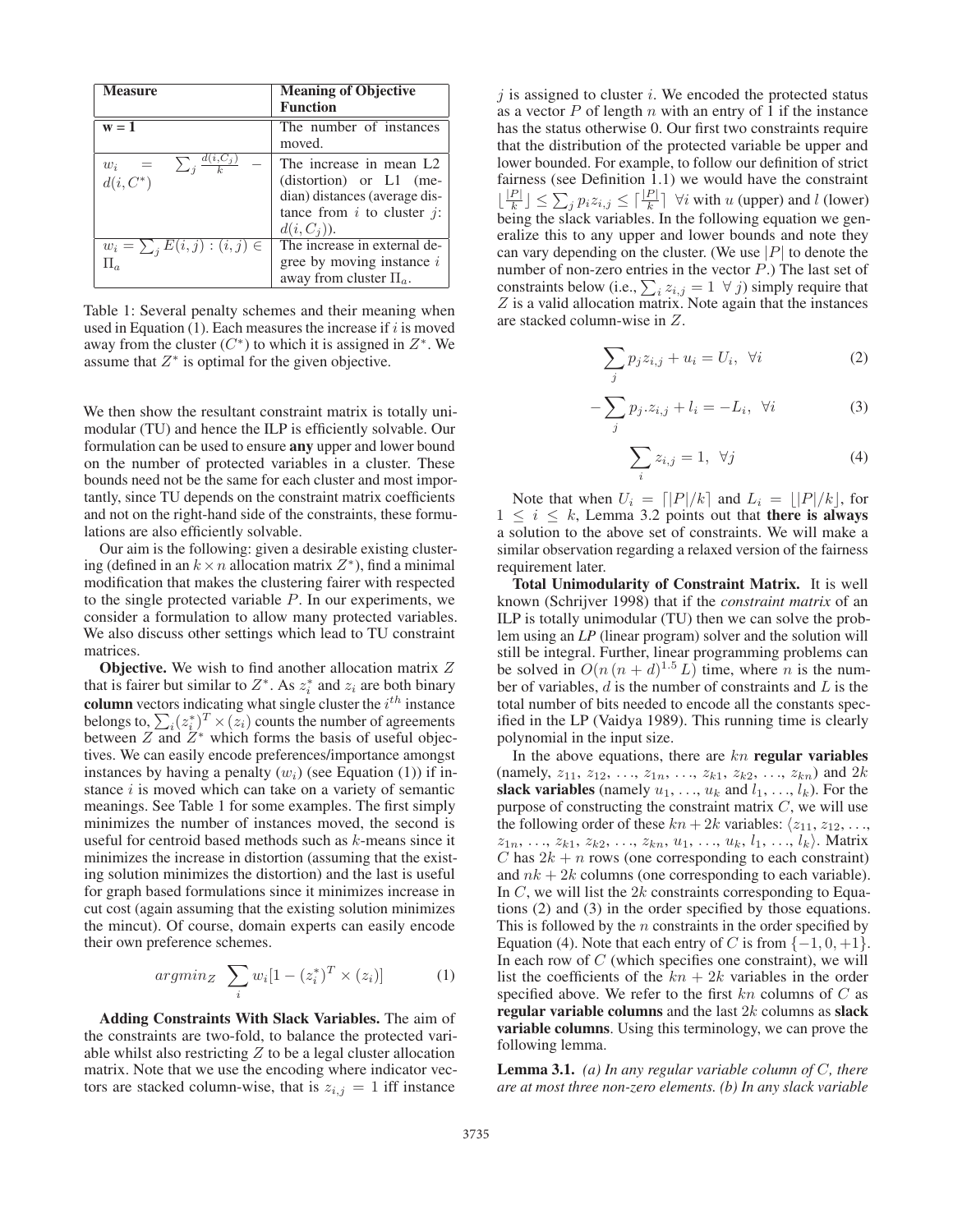*column of* C*, there is exactly one element with value 1; the other entries in that column are 0.*

*Proof:* See (Davidson and Ravi 2019).

To prove the TU property of the constraint matrix  $C$ , we will use the following result, which is Theorem 19.3 in (Schrijver 1998).

Theorem 3.1. *TU Identity (Schrijver 1998) Let* C *be a matrix such that all its entries are from*  $\{0, +1, -1\}$ *. Then* C *is totally unimodular, i.e., each square submatrix of* C *has determinant* 0*,* +1*, or* −1 *if every subset of rows of* C *can be split into two parts* A *and* B *so that the sum of the rows in* A *minus the sum of the rows in* B *produces a vector all of whose entries are from*  $\{0, +1, -1\}$ *.* 

Theorem 3.2. *The matrix* C *formed by the coefficients of the constraints used to encode Equations (2) through (4) is totally unimodular.*

*Proof:* See (Davidson and Ravi 2019).

An Alternative More Efficient Algorithm Only For Strict Fairness. It is also possible to obtain another efficient algorithm for MCMF using the following idea. Given an arbitrary distribution of the special items into  $k$  clusters, we use Lemma 3.2 (below) to identify which clusters have an "excess" amount of special items and which ones are "deficient" with respect to special items. It can be seen using Lemma 3.2, the total number of excess items gives the lower bound on the number of special items that must be moved to achieve strong fairness. The algorithm provides an optimal solution by ensuring that the number of special items moved between clusters is equal to the lower bound. As the details of the algorithm involve many cases, a description of the algorithm is given in (Davidson and Ravi 2019). This algorithm's worst-case running time is better than that of an LP solver.

The following result shows that there exists a distribution of special items into clusters that is a necessary and sufficient condition for a strongly fair clustering of D.

Lemma 3.2. *[A necessary and sufficient condition for Strong Fairness.] Let* D *be a data set with one binary protected attribute*  $x$ *. Let*  $D_x \subseteq D$  *denote the subset of special data items and let*  $N_x = |D_x|$ *. Let q and r be non-negative integers such that*  $N_x = qk + r$  *with* k *being the number of clusters and*  $0 \le r \le k - 1$ *. A partition of*  $\overline{D}$  *into*  $k$  *clusters is strongly fair with respect to* x *if and only if it has exactly r clusters each with*  $[N_x/k]$  *special data items and*  $k - r$ *clusters each with*  $\lfloor N_x/k \rfloor$  *special data items.* 

*Proof:* See (Davidson and Ravi 2019).

## 4 Other Variations that Are and Are Not TU

Here we discuss variations some of which lead to constraint matrices with the TU property while others do not. It is important to bear in mind that the proof of TU only depends on the coefficients of the constraint matrix. It does not depend on the objective function (which is why we can have the variations such as those in Table 1); nor does it depend on the right hand side of the constraints.

Allowing Overlapping Clusters. A desirable situation to enforce fairer cluster is to allow an instance to belong to multiple (s) clusters. Our slack variable formulations easily

facilitates an instance belongs to at most s clusters. This has the benefit of spreading the protected individuals to multiple clusters, that is we have  $\sum_i z_{i,j} = s$ ,  $\forall j$  but since this does not change the coefficients of the constraint matrix (only the constant in the equality) this formulation is also TU.

**Multiple Protected Variables.** When there are  $r \geq 2$  protected variables,  $r - 1$  additional sets of constraints similar to Equations (2) and (3) must be added. Since the same data item may have many protected attributes, it is not clear whether the resulting constraint matrix satisfies the TU property. Determining if this case satisfies the TU property will be left for future work.

Weighted or Continuous Protected Variables. The proofs of TU require the constraint matrix to contain entries of only  $\{-1, 0, +1\}$ . In general, any work that requires degrees of protection (i.e., age) even if encoded in ordinal form cannot be encoded as TU matrix to our knowledge.

# 5 Difficulty of Satisfying Group and Individual Level Fairness

Our measure of strong fairness (Definition 1.1) is a group (cluster) level measure (Barocas and Selbst 2016). An alternative measure of fairness is individual level (Barocas and Selbst 2016) where we require similar individuals to be treated/clustered the same. This can be encoded as the popular must-link (ML) constraints (Wagstaff and Cardie 2000; Basu, Davidson, and Wagstaff 2008) where the constraint  $ML(a, b)$  requires data items a and b to be in the same cluster.

As shown in Theorem 3.2 satisfying strong fairness is computationally tractable. Similarly the feasibility problem with respect to ML constraints (i.e., given a data set  $D$ , an integer  $k$  and a set  $S$  of ML constraints, can  $D$  be partitioned into  $k$  clusters so that all the ML constraints in  $S$  are satisfied?) can also be solved efficiently (Davidson and Ravi 2007). However, we now show satisfying both requirements is computationally intractable (Theorem 5.1). We start with a definition of the corresponding feasibility problem.

### Feasibility of Strongly Fair Clustering under ML Constraints (FSFC-ML)

Instance: A dataset  $D$  where each item has a set of attributes, a protected attribute x, an integer  $k \leq |D|$ , a set S of ML constraints.

Question: Can  $D$  be partitioned into  $k$  clusters so that the resulting clustering  $(i)$  is strongly fair with respect to  $x$  and (ii) satisfies all the ML constraints in  $S$ ?

The following result points out that FSFC-ML is computationally intractable.

## Theorem 5.1. *Problem FSFC-ML is NP-complete.*

*Proof:* We use a reduction from the 3-PARTITION problem (Garey and Johnson 1979). The details are in (Davidson and Ravi 2019).

A consequence of Theorem 5.1 is that the minimum modification problem where the goal is to achieve group level fairness (as per our definition) and individual level fairness is computationally intractable.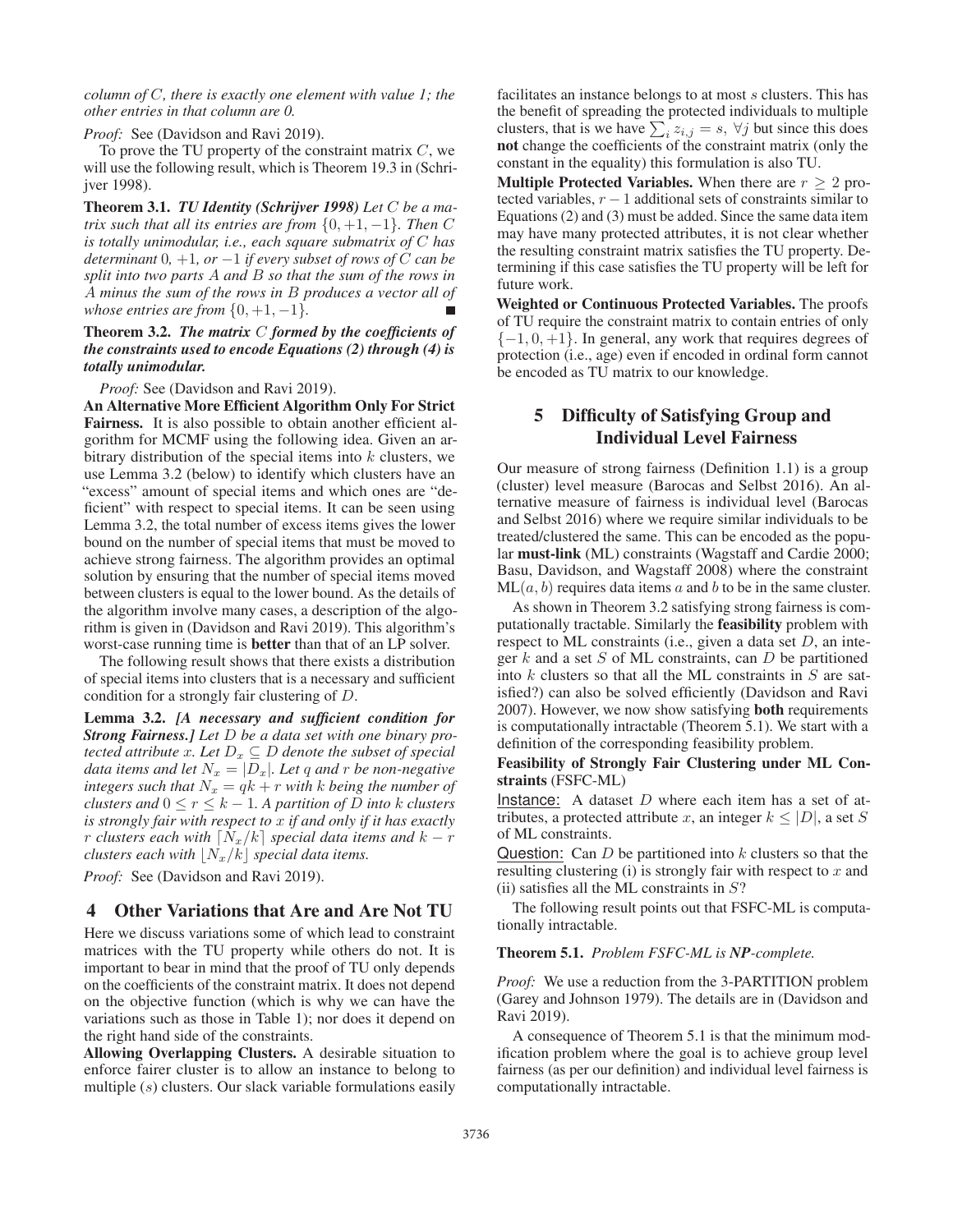## 6 Experimental Results

To illustrate the usefulness of our method we explore several large data sets (Adult/Census, Twitter Healthcare and NYT) on both k-means, k-medians and spectral clustering algorithms. Since no other work attempts to post process results to make them fairer we do not present the standard "Us vs Them" tables of results but instead attempt to illustrate our work's uses, limitations and comparisons to fair-by-design clustering algorithms. We attempt to answer the following: Q1. What is the impact of our modification approach on real world data sets? Can our objectives in Table 1 find fairer clusters whilst also retaining high quality clustering?

Q2. How does making existing clusterings fairer compare to approaches that find fair clusterings to begin with (e.g., Chierichetti et al. (2017))?

Q3. What is the approximate run time of our method and the impact of increasing the number of instances and clusters?

We begin with an illustrative data set ( $\approx$  50k instances) used by many previous fairness papers and the move onto a larger collection of data sets ( $\approx$  58K and 300k instances).

#### 6.1 Q1 - Effects of Post-Processing

Here we first analyze the well studied Adult dataset (e.g., (Chierichetti et al. 2017; Backurs et al. 2019)) that consists of 48,842 individuals (males 66.8%, females 33.2%) from the UCI repository (Dheeru and Karra Taniskidou 2017).

Case Study: Post-Processing Results of k-Means. The best clustering result of partitioning this data into 5 clusters using k-means is shown in Table 2. We immediately see that the first two clusters are desirable from a marketing perspective as they consist of highly educated individuals with high gains (related to income) who can be targeted for better loans, credit cards, ads etc. to them. However, they are overwhelmingly male, with no more than 21% of the total population per cluster being female. Note the proportion of females in this data set is 33.2%.

To make these first two clusters fairer we apply our method by placing bounds on the first and second cluster's protected status ratios to be  $0.5 \pm 0.05$  with the remaining clusters' proportion of females to be their current values as reported in Table 2  $\pm$ 0.15. This is achieved by setting the  $U_i$  and  $L_i$ bounds in Equations (2) and (3). We then applied the minimal modification method with the second objective in Table 1 as it is compatible with the  $k$ -means objective. The results are shown in Table 3. Since we used  $k$ -means clustering we measure the impact of our modified clustering in terms of the increase of the distortion (the objective function used by k-means). We found that female instances from Cluster 4 were placed in Cluster 1 and Cluster 2.

The results show several interesting insights:

1. We find that when only modifying to make clusters fairer, the distortion only increased by 2%. This indicates our objective function in Table 1 is useful at ensuring the clustering quality is not diminished.

2. However, the description and sizes of the clusters do change (highlighted by bold in Table 3) sometimes adversely. For example, the second cluster now becomes less desirable from a marketing perspective as it contains less educated

| <b>Cluster</b> |                  |                  |         |         |         |
|----------------|------------------|------------------|---------|---------|---------|
| <b>Female</b>  | 21%              | 12%              | 25%     | 51%     | 14%     |
| <b>Size</b>    | 5352             | 2776             | 15180   | 20182   | 5352    |
| age            | 42               | 47               | 43      | 31      | 46      |
| educ.          | <b>Bachelors</b> | <b>Bachelors</b> | HS-grad | Some-   | Some-   |
|                |                  |                  |         | college | college |
| status         | Married          | Married          | Married | Never   | Married |
| occup.         | Prof             | Sales            | Craft   | Prof    | Exec    |
| gain           | 3910             | 2887             | 353     | 233     | 2556    |

Table 2: For k-means and census dataset. A description of the best clustering found using  $k = 5$  (minimized distortion over 1000 random restarts) and the fraction of the protected variable (females) per cluster. The distortion of the solution is 110402.48. This is the given clustering we shall minimally modify to obtain results in Tables 3 and 4.

| <b>Cluster</b> |                  | C            | $\mathcal{R}$ |         |                  |
|----------------|------------------|--------------|---------------|---------|------------------|
| <b>Female</b>  | 45%              | 45%          | 34%           | 25%     | 28%              |
| Size           | 5923             | 6321         | 10231         | 14001   | 12366            |
| age            | 41               | 43           | 44            | 35      | 45               |
| leduc.         | <b>Bachelors</b> | HS-          | HS-grad       | Some-   | <b>Bachelors</b> |
|                |                  | grad         |               | college |                  |
| status         | Married          | <b>Never</b> | Married       | Never   | Married          |
| occup.         | Prof             | <b>Sales</b> | Craft         | Prof    | <b>Sales</b>     |
| gain           | 2834             | 2532         | 1431          | 452     | 2641             |

Table 3: For k-means, census dataset and our method. A description of the clusters found using our method (using second objective in Table 1) by minimally modifying the clustering described in in Table 2. The distortion of this solution increased approximately 2% to 112400.68. Compare with Table 2. Interesting changes between that table are bolded.

| <b>Attribute Focus</b>          | Distortion      | Fairness                   |
|---------------------------------|-----------------|----------------------------|
|                                 | <b>Increase</b> | Decrease per               |
|                                 |                 | (Chierichetti et al. 2017) |
| Education                       | 2.1%            | 1.3%                       |
| <b>Marital Status</b>           | 1.8%            | 2.5%                       |
| $Education +$                   | 8.0%            | 3.6%                       |
| <b>Marital Status</b>           |                 |                            |
| Keep Cluster Sizes $\pm 0.05\%$ | 15.4%           | 0.1%                       |
| Education + Keep Cluster        | 19.8%           | 0.8%                       |
| Sizes $\pm 0.05\%$              |                 |                            |
| Marital Status + Keep Cluster   | 20.3%           | $0.9\%$                    |
| Sizes $\pm 0.05\%$              |                 |                            |
| Education + Marital Status +    |                 |                            |
| Keep Cluster Sizes $\pm 0.05\%$ | 23.6%           | 0.8%                       |

Table 4: k-means, census dataset and our method with multiple constraints on variables. The distortion increase of the modified to be fairer (for gender) clustering over the clustering in Table 2 but we now require other properties in Table 2 to be retained.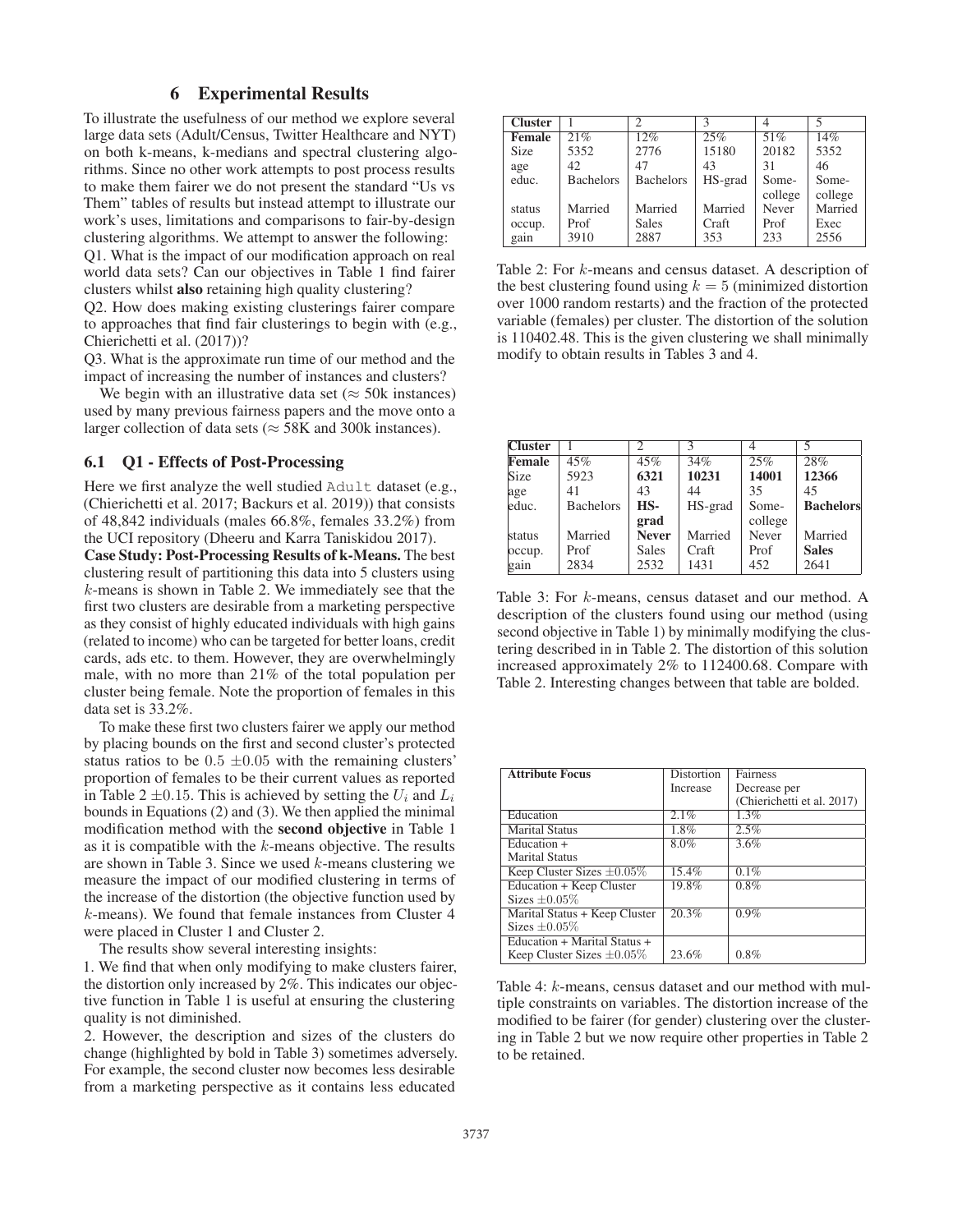individuals who are not married. This motivates our next experiments on multiple protected attributes.

Experiments with multiple protected attributes to overcome challenges. The last item in the above list is a challenge with just balancing a single protected variable. To address this, we can constrain other variables, even though they are not protected. It is important to realize that we can constrain the size of the clusters by creating a *dummy protected variable* that every instance possesses. Thus to better ensure fairness (wrt to gender) across the clusters whilst retaining other properties of the two desirable clusters we also constrain education, marital-status. The increase in distortion for these more complex experiments is shown in Table 4. Not surprisingly, the requirement of keeping cluster sizes similar to their previous values produces a greater increase in distortion. Next we measure the fairness of our clusterings using the classic fairness measure of (Chierichetti et al. 2017). As expected we find (Table 4 last column) no large difference as both measures are based on cardinality. In question Q2 we explore whether the two methods produce different results.

More Data Sets and Experiments With k-Means and Spectral Clustering. We now explore two larger data sets: (i) the NYT Articles Bags of Words Data Set (300,000 instances) and (ii) Twitter Data of Health News (58,000 instances). Each data set is represented by the 1000 most frequent words including gender (male, female), race (black, hispanic, white) and age (elderly, young). The former data set is already processed whilst we processed the latter using the BOW toolkit (https://www.cs.cmu.edu/∼mccallum/bow/). For each data set we find the best  $k = 10$  clustering using plain k-means and spectral clustering  $+ k$ -means (both from 1000 random restarts). We then reported the increase in distortion and cut cost by ensuring fairness across all clusters for a variety of key words mentioned in Table 5 and Table 6. For spectral clustering (von Luxburg 2006) we created a fully connected graph based on the cosine distance between bags of words vectors and then created a spectral embedding into 10 dimensional space and used k-means to find 10 clusters. We used our third objective function in Table 1 which is in principle similar to the spectral clustering objective function (from a graph cut perspective); see Tables 5 and 6.

As before we found that modifying a clustering to ensure fairness for a single protected attribute can be achieved by minimally increasing the objective function of the algorithm. However, balancing multiple protected attributes produces a greater increase than for the sum of the increase for the same two variables. For example in Table 5 balancing Female and Black produced a distortion increase of 5.9% but just Female or just Black produces increases of 1.3% and 1.9% respectively.

## 6.2 Q2 - Direct Fair Clustering Comparison

Here we answer the important question of how postprocessing an existing clustering to make it fairer compares to finding fair clusters to begin with. In Table 4 we showed that the classic measure of fairness (Chierichetti et al. 2017) (see section 2) is similar to our own as they are both cardinality based. However, this is different from the question

| <b>Word Focus</b>               | Distortion        | <b>Cut Cost</b>    |
|---------------------------------|-------------------|--------------------|
|                                 | Increase          | Increase           |
| <b>Base Clustering Method</b>   | $\mathbf{\Omega}$ | $\mathbf{0}$       |
| Female                          | $1.3\%$           | $\overline{1.8\%}$ |
| Black                           | 1.9%              | 2.3%               |
| Elderly                         | 2.3%              | $3.1\%$            |
| Female, Black                   | $5.9\%$           | 7.2%               |
| Female, Elderly                 | 6.8%              | 8.3%               |
| Black, Elderly                  | 7.1%              | 8.9%               |
| Female, Black, Elderly          | 13.9%             | 17.3%              |
| Female + Cluster Sizes $\pm$ 5% | 18.1%             | 20.3%              |

Table 5: k-means, spectral clustering and our method for NYT data set. The increase in distortion if we minimally modify the clustering of the NYT Articles Bag of Words Data Set with 10 groups using *k*-means and spectral clustering. Each row shows the increase in distortion and cut-cost caused by a fairness requirement.

of does post-processing to increase fairness find the same, better or worse clusterings as attempting to find a fair clustering to begin with. To explore this question, we used the scalable version of (Chierichetti et al. 2017), that is, the work of (Backurs et al. 2019) which implements fair k-medians. The work on fair spectral clustering (Kleindessner, Awasthi, and Morgenstern 2019) could be a suitable comparison but for our data sets of 48k, 58k and 300k instances it was not scalable as the resultant affinity matrices were nearly 300Gb large (i.e., to encode a 300k x 300k matrix of short integers).

We performed two experiments. Firstly, we ran both methods (k-medians<sup>1</sup> plus ours (objective function 2 with  $L2$ distance in Table 1) and (Backurs et al. 2019) for k-medians) on the *same* collection of bootstrapped samples (50% of the original data set size) for our three data sets and measured the normalized Rand Index between the clusterings found by the two methods. If the Rand Index were 1 the clusterings found are identical. Table 7 (2nd column) shows our methods do not find the exact same clustering. However, if we post-process (using our method and a constraint to retain cluster sizes) the result of the (Backurs et al. 2019) method it does not unduly change the resultant clustering (column 3 Table 7).

We next explored how the output of the two methods are different. To achieve this we plot the census data experiments in a 2D scatter plot where one dimensions is the objective of the k-medians algorithm whilst the other is the fairness criterion used by the algorithms. Since the two notions of fairness used are similar but not identical we have two plots in Figure 1. We find that as expected each method is better at optimizing its own measure of fairness but our method is on average better at finding more compact clusters (according to the objective of k-medians). This is not unexpected as the work of (Backurs et al. 2019) guarantees fairness but has a weaker approximation bound than MATLAB's k-medians implementation.

<sup>&</sup>lt;sup>1</sup>The theory and applied literature use different terms for the same algorithm. We use the k-medoid MATLAB algorithm which is referred to the k-medians algorithm in the theory literature.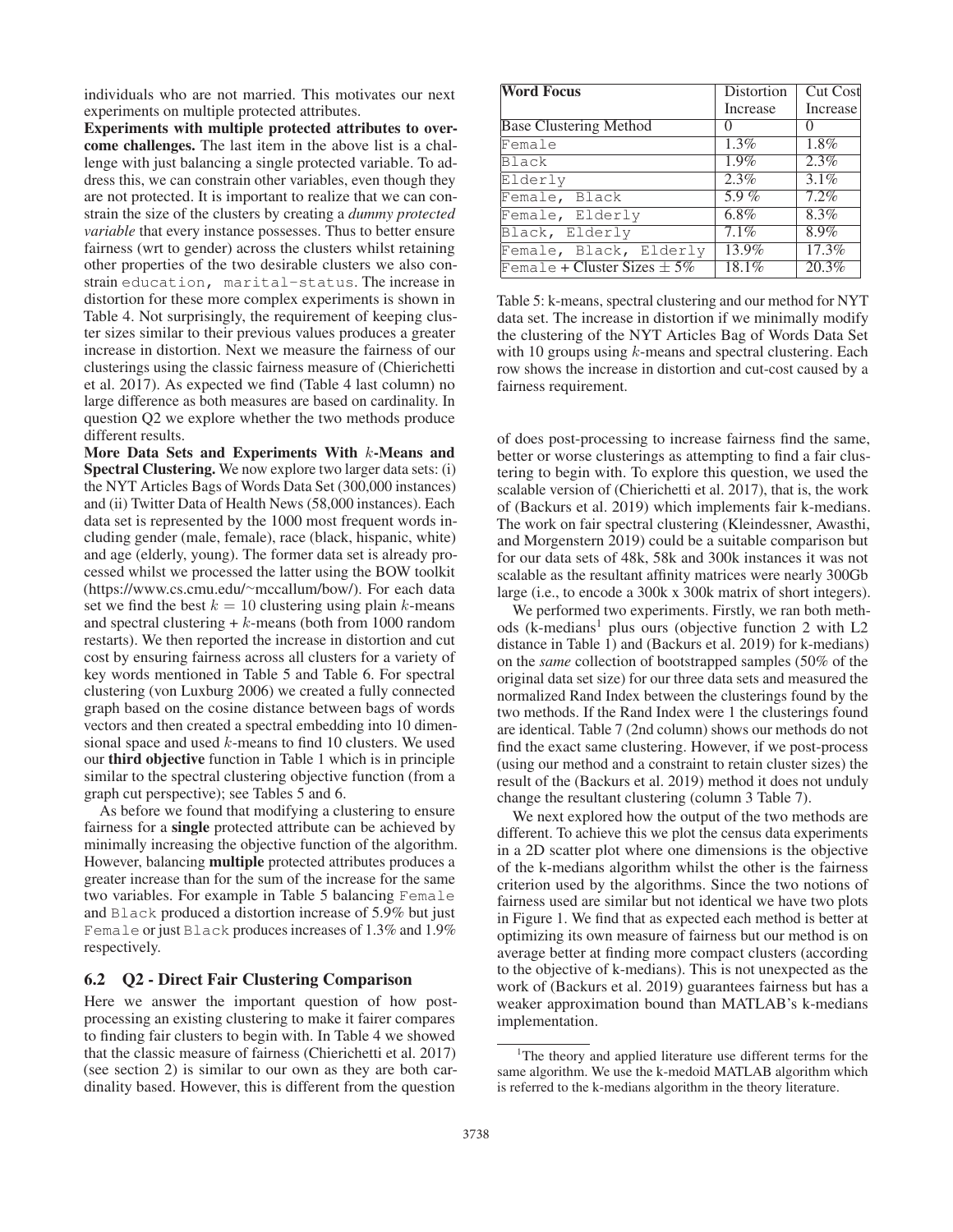| <b>Word Focus</b>               | Distortion | <b>Cut Cost</b> |
|---------------------------------|------------|-----------------|
|                                 | Increase   | Increase        |
| <b>Base Clustering Method</b>   |            |                 |
| Female                          | $2.4\%$    | $2.1\%$         |
| Elderly                         | $3.2\%$    | 3.8%            |
| Female, Elderly                 | 7.4%       | 8.8%            |
| Female + Cluster Sizes $\pm$ 5% | 17.3%      | 19.4%           |

Table 6: k-means and spectral clustering and our method for Healthcare Data Set. The increase in distortion if we minimally modify the clustering of the Twitter Healthcare Data Set with 10 groups using  $k$ -means and spectral clustering. Each row shows the increase in distortion and cut-cost caused by adding a fairness requirement.

| Data Set     | Adjusted | Change in Fairness (num-    |
|--------------|----------|-----------------------------|
|              | RI       | ber of instances moved) af- |
|              |          | ter post-processing results |
|              |          | from (Backurs et al. 2019). |
| Adult/Census | 0.95     | $0.18\%$ $(0.05\%)$         |
| <b>NYT</b>   | 0.75     | $1.1\% (0.13\%)$            |
| Healthcare   | 0.85     | $1.3\%$ (0.11%)             |

Table 7: Comparison of post-processing for fairness versus searching for fair clusterings for 350 bootstrap samples each of the Census, NYT and Twitter data sets. The second column shows the Rand Index (RI) between the clustering each method finds averaged over 100 bootstrap samples. The third column shows how applying our method *after* finding a fair clustering decreases the fairness.



Figure 1: For 350 boostraps of the Census data set, the comparison of our method (crosses) vs Chierichetti et al. (2017) (circles) of the k-medians loss versus our measure of fairness (left) and Chierichetti et al. measure (right).

| k                           | run-time                  | n     | run-time                  |
|-----------------------------|---------------------------|-------|---------------------------|
|                             |                           | 1000  | $\overline{0.20}$ s/0.29s |
| $\mathcal{D}_{\mathcal{L}}$ | 3.8s/4.3s                 | 2000  | 0.81s/0.95s               |
| 4                           | 6.1s/6.5s                 |       |                           |
| 8                           | 8.3s/9.1s                 | 4000  | 1.11s/1.45s               |
|                             | 27.30 <sub>s</sub> /23.1s | 8000  | 3.23s/4.93s               |
| 16                          |                           | 16000 | $16.41\frac{s}{18.55s}$   |
| 32                          | 75.43s/85.1s              |       |                           |
|                             |                           | 32000 | 69.32s/73.81s             |

Table 8: Scalability and NYT (left) and Twitter Health care (right) data sets. The mean run time over 100 experiments on a single core of a MacBook Pro laptop (i5 processor) for a randomly created subset of the data sets. Left: 10,000 instances data set and varying numbers of clusters. Right: 5 clusters and varying sized data set.

# 6.3 Q3 - Scalability

The TU proof ensures that an ILP formulation can be solved by an LP solver, but this can still take polynomial time. For our previous data sets we found that instances of the Adult data set took under one minute to run on a single core of a MacBook laptop. For the larger NYT data set time was under 5 minutes and for the Twitter data set it was 4 minutes. Here we wish to see how the run time of our algorithm is affected by increasing the number of clusters and number of instances. We explore the laptop run time for the NYT and Twitter Healthcare data sets in Table 8 of various samples. We averaged results over 100 experiments with 25 experiments each balancing Female, Black, Elderly and Hispanic to match the population ratios.

## 7 Discussion and Conclusions

We explored the novel idea of post-processing the results of existing clustering algorithms to make them fairer. We formulated the problem as an ILP and showed using an intricate case analysis that the resultant constraint matrix is totally unimodular (TU). This means that we can solve the ILP using an LP solver and thus obtain a polynomial time algorithm. We showed some variations such as a relaxed condition for fairness, overlapping clusters and importance penalty functions also have TU constraint matrices. However, the TU requirement means that interesting settings such as continuous protected variables may not be efficiently solvable.

Our complexity results showed an interesting conundrum. Though finding a strictly fair clustering for a single protected status variable (a type of group level fairness) is tractable and though finding a clustering to satisfy popular must-link constraints (which can encode individual-level fairness) is also tractable, satisfying both is intractable.

Our experiments aimed to shed light on the strengths and limitations of the approach and the general problem of making clusterings fairer. We found that though we were able to improve the fairness of large data sets efficiently on standard laptops some as big as 300K instances in 5 minutes or under, we observed several interesting phenomena when attempting to find fair clusters. Firstly, making existing clusterings fair for a single protected variable can be achieved with minimal decrease in the clustering quality for a variety of clusterings produced by fundamentally different algorithms (k-means and spectral clustering). But this could have the effect of unduly influencing the composition of the clustering (e.g., cluster 2 in Table 3). We showed how this could be addressed by using our formulation to balance multiple variables (even though they are not protected) including the cluster sizes. However, balancing multiple protected variables can decrease the cluster quality substantially. We show that our measure of fairness does not produce fundamentally different results than that of the seminal work in the field (Chierichetti et al. 2017) by showing (for example) that post-processing the results of their output minimally changes the clustering. However, our method does have the benefit of not being tied to a particular clustering algorithm and is scalable due to our TU result. Acknowledgments: We thank the referees for helpful com-

ments. This work was supported in part by NSF Grants IIS-